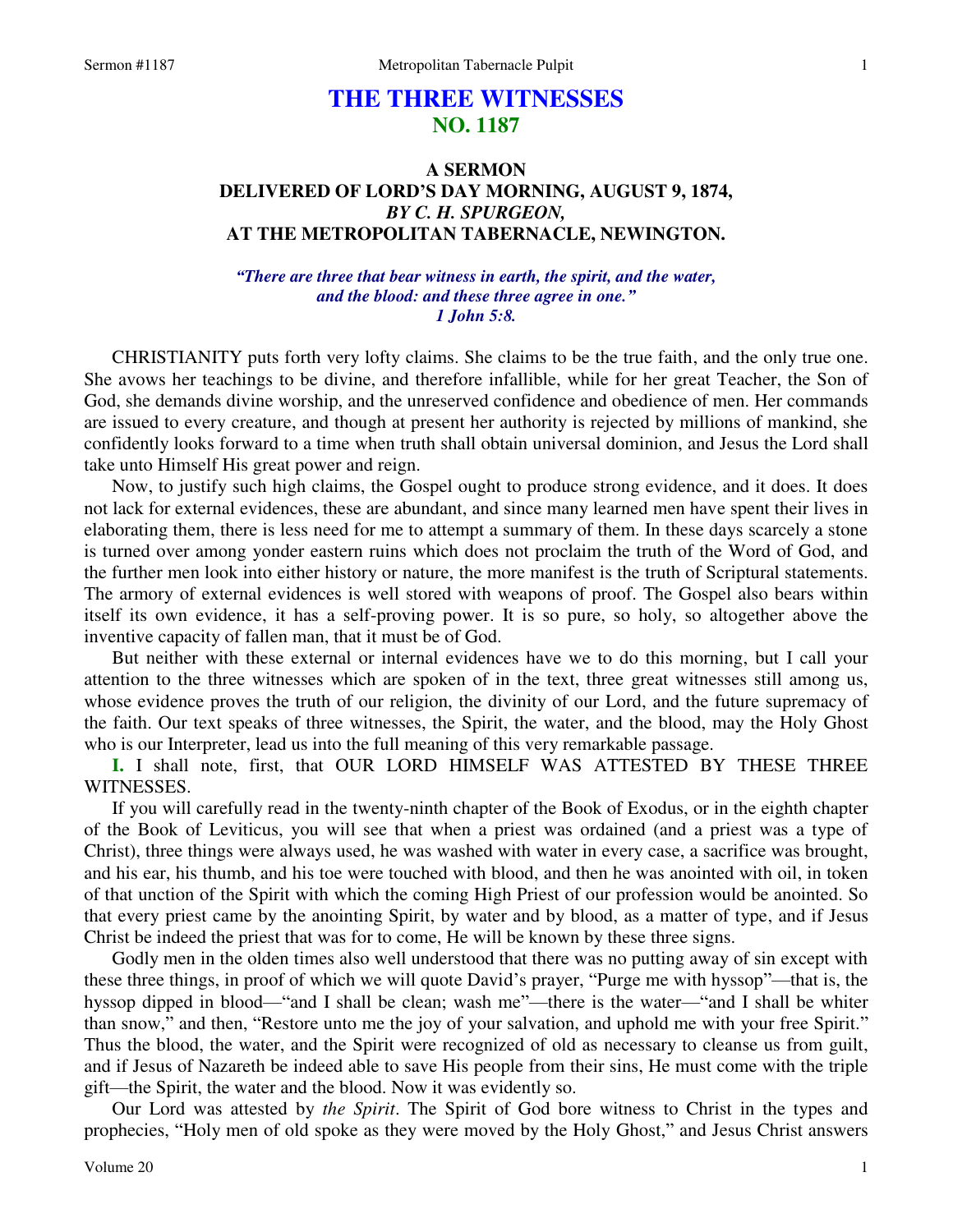to those prophecies as exactly as a well-made key answers to the wards of a lock. By the power of the Holy Spirit our Lord's humanity was fashioned and prepared for Him, for the angel said to Mary, "The Holy Ghost shall come upon you, and the power of the Highest shall overshadow you; therefore also that holy thing which shall be born of you shall be called the Son of God." When our Lord in due time commenced His public ministry, the Spirit of God descended upon Him like a dove, and rested upon Him, and a voice was heard from heaven saying, "This is my beloved Son, in whom I am well pleased."

This was indeed one of the surest seals of our Lord's Messiahship, for it had been given by the Spirit of prophecy unto John as a token—"upon whom you shall see the Spirit descending and remaining on him, the same is he which baptizes with the Holy Ghost." The Spirit abode in our Lord without measure, throughout His whole public career, so that He is described as full of the Spirit and led of the Spirit. Hence his life and ministry were full of power. How truthfully He said, "The Spirit of the Lord is upon me, because he has anointed me to preach the Gospel to the poor, he has sent me to heal the brokenhearted, to preach deliverance to the captives, and recovering of sight to the blind." Well said Peter, "God anointed Jesus of Nazareth with the Holy Ghost and with power, who went about doing good, and healing all that were oppressed of the devil, for God was with him."

Mighty signs and miracles were the witness of the divine Spirit to the mission of the Lord Jesus. The Spirit abode with our Lord all His life long, and to crown all, after He had died and risen again, the Holy Ghost gave the fullest witness by descending in full power upon the disciples at Pentecost. The Lord had promised to baptize His disciples with the Holy Ghost, and they tarried at Jerusalem in expectation of the gift, nor were they disappointed, for on a sudden "they were all filled with the Holy Ghost, and began to speak with other tongues, as the Spirit gave them utterance." Those cloven tongues of fire, and the "rushing mighty wind," were sacred tokens that He who had ascended was Lord and God. The apostles said, "We are witnesses of these things, and so is also the Holy Ghost, whom God has given to them that obey him."

The word of the apostles, through the Holy Spirit, convinced men "of sin, of righteousness, and of judgment," as the Master had foretold, and then the Spirit comforted the penitents, and they believed in the exalted Savior and were baptized the selfsame day. The words of Jesus were abundantly fulfilled— "When the Comforter is come, whom I will send unto you from the Father, even the Spirit of truth, which proceeds from the Father, he shall testify of me." Thus from our Lord's birth, throughout His life, and after His ascension, the Holy Ghost bore conspicuous witness to Him.

It is also manifest that our Lord came with *water* too. I have shown you that every priest was washed with water, our Lord was not unclean, and therefore one would have thought He might dispense with this, but to "fulfill all righteousness" His first step was to be washed in Jordan by the hands of John the Baptist, coming thus to the door of His ministry by that baptism in water which indicates that by death, burial, and resurrection, He was about to save His people. As soon as that baptism had been accomplished, ay, and before that, you could see that He had come with water, for by water is signified that clean, pure, hallowed life which the outward washing was meant to typify.

His first years of obscurity were years of holiness, and His after years of service were spotless. "In him was no sin." Who exercised a ministry so pure as His? Where else can we find such immaculate holiness? He came not by the water merely as a symbol, but by that which the water meant, by unsullied purity of life.

His doctrine was as pure as His example. Point me to a single syllable, of all His teaching which would create, foster, or excuse sin! He was the friend of sinners, but not the apologist for their sins. His tenderness to sinners was that of a physician whose aim is to remove the disease. His whole doctrine is fitly comparable to purifying and life-giving water, and it operated upon men's hearts in that manner. In this last sense especially He came by water. It is very remarkable how John's Gospel is both the exposition and the text of John's first Epistle, for if you turn to it you find our Lord Jesus coming by water at the outset of His teaching. To Nicodemus He says a man must be "born of water and of the Spirit," To the woman of Samaria He speaks at large of "living water," and on the great day of the feast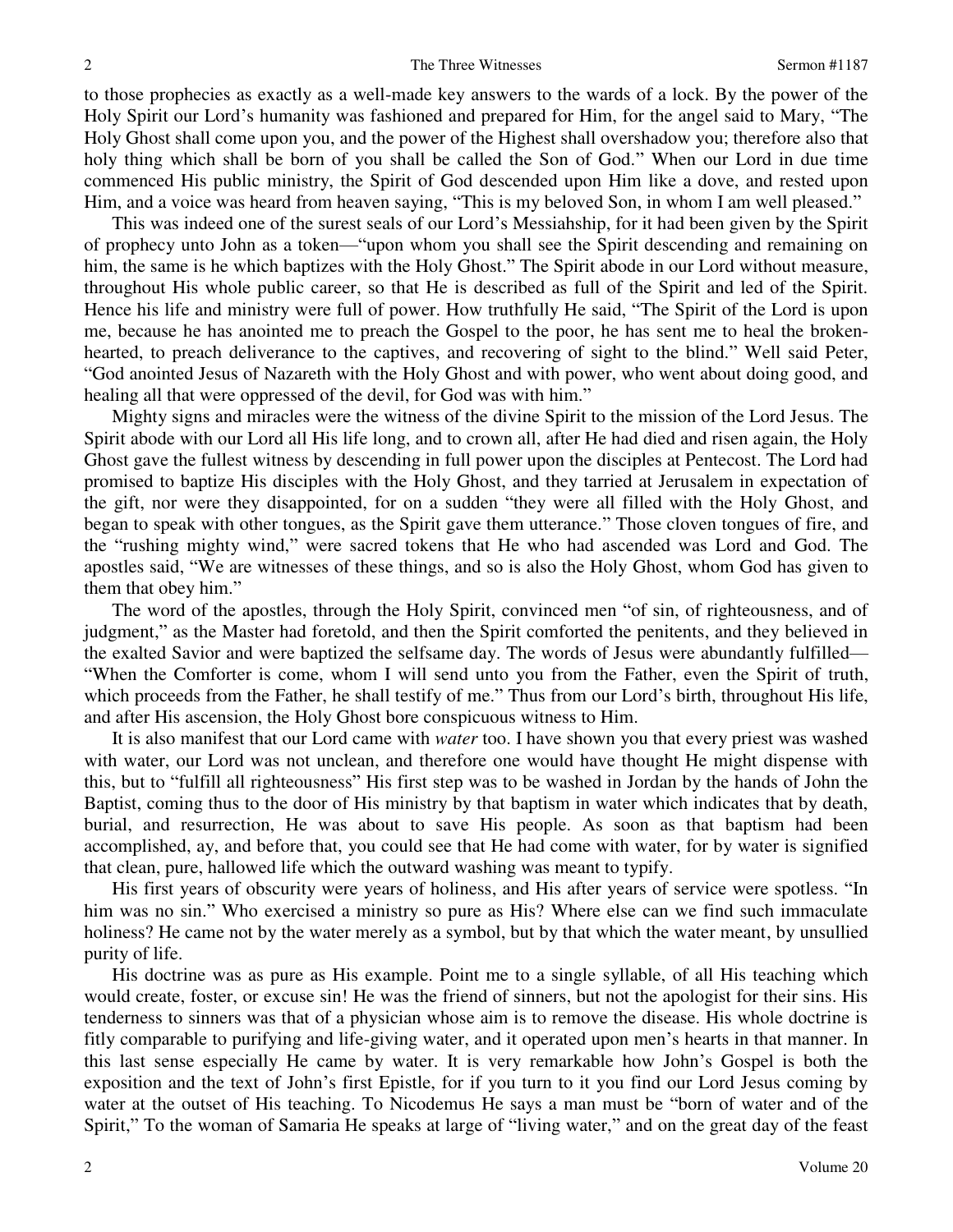He cries, "If any man thirst let him come unto me and drink." In His ministry He not only issued the invitation, but to all who believed on Him He gave of the water of the fountain of life freely. Thus our Lord came by water in the sense of communicating a new, pure, and purifying life to men, for the water is the emblem of the new life which springs up within the soul of believers, a life fresh and sparkling, leaping up from the eternal fountains of the divine existence, a life which will flow on forever, and widen and deepen like Ezekiel's river, and increase in fullness of power and joy until it unites with the ocean of immortal bliss. Jesus came to pour forth this living flood among the sons of men. Blessed be His name!

Our Lord closed His life with washing His disciples' feet, a fit conclusion to a life which had by its example been cleansing throughout, and still remains as the grandest corrective of the corrupt examples of the world. Even after death our Lord retained the instructive symbol by giving forth from His pierced heart water as well as blood, which John evidently thought very significant, for when he wrote concerning it he said, "He that saw it bare record, and his record is true: and he knows that he says true, that you might believe." So that from the Jordan to the cross both the symbol and the substance were with our great Master, while His own personal purity, and His gift of life to others proved His mission to be from above.

With Jesus also was *the blood*. This distinguished Him from John the Baptist, who came by water, but Jesus came "not by water only, but by water and blood." We must not prefer any one of the three witnesses to another, but what a wonderful testimony to Christ was the blood! From the very first He came with blood, for John the Baptist cried, "Behold the Lamb of God, which takes away the sin of the world!" Now, the lamb which takes away sin is a slaughtered lamb, a bleeding lamb, so that at the time when the baptismal waters were upon Him, John saw that He must bleed for human sin. In His ministry there was often a clear testimony to His future sufferings and shedding of blood, for to the assembled crowd He said, "Except a man eat my flesh and drink my blood, there is no life in him," while to His disciples He spoke of the decease which He should shortly accomplish at Jerusalem. Then at the last, taking all our sins upon His shoulders, in the agony of Gethsemane, the blood bore witness that He was indeed the Lamb of God, and on yonder tree where He—

> *"Bore all incarnate God could bear, With strength enough, but none to spare,"*

disinterestedly dying for His enemies, unselfishly suffering an ignominious doom that He might redeem those who had rejected and scoffed at Him, His invincible love triumphed over death itself, and endured divine wrath without repining, as none but the Son of God could have done.

 Now Messiah was to be cut off, but not for Himself, He was to make His soul an offering for sin, He was to make His grave with the wicked, and lie in the heart of the earth. The blood of the covenant was to be shed, the paschal victim was to be slain, the Shepherd was to be smitten, the Lamb was to be led to the slaughter, and therefore only by the shedding of His blood could Jesus prove Himself to be the Messiah so long foretold. However pure the life He led, had He never died He could not have been the Savior appointed to bear the iniquity of us all. The blood was needed to complete the witness. The blood must flow with the water, the suffering with the serving. The most pious example would not have proved Him to be the divine Shepherd, if He had not laid down His life for the sheep. Take away the atonement, and Jesus is no more than any other prophet, the essential point of His mission is gone. It is evident that He who was to come was to finish transgression, and to make reconciliation for iniquity.

 Now, this could not be done except by an expiation, and as Jesus has made such an expiation by His own blood, we know Him to be the Christ of God. His blood is the seal of His mission, the very life of His work.

I have thus shown that our Lord Himself was attested by these three sacred witnesses.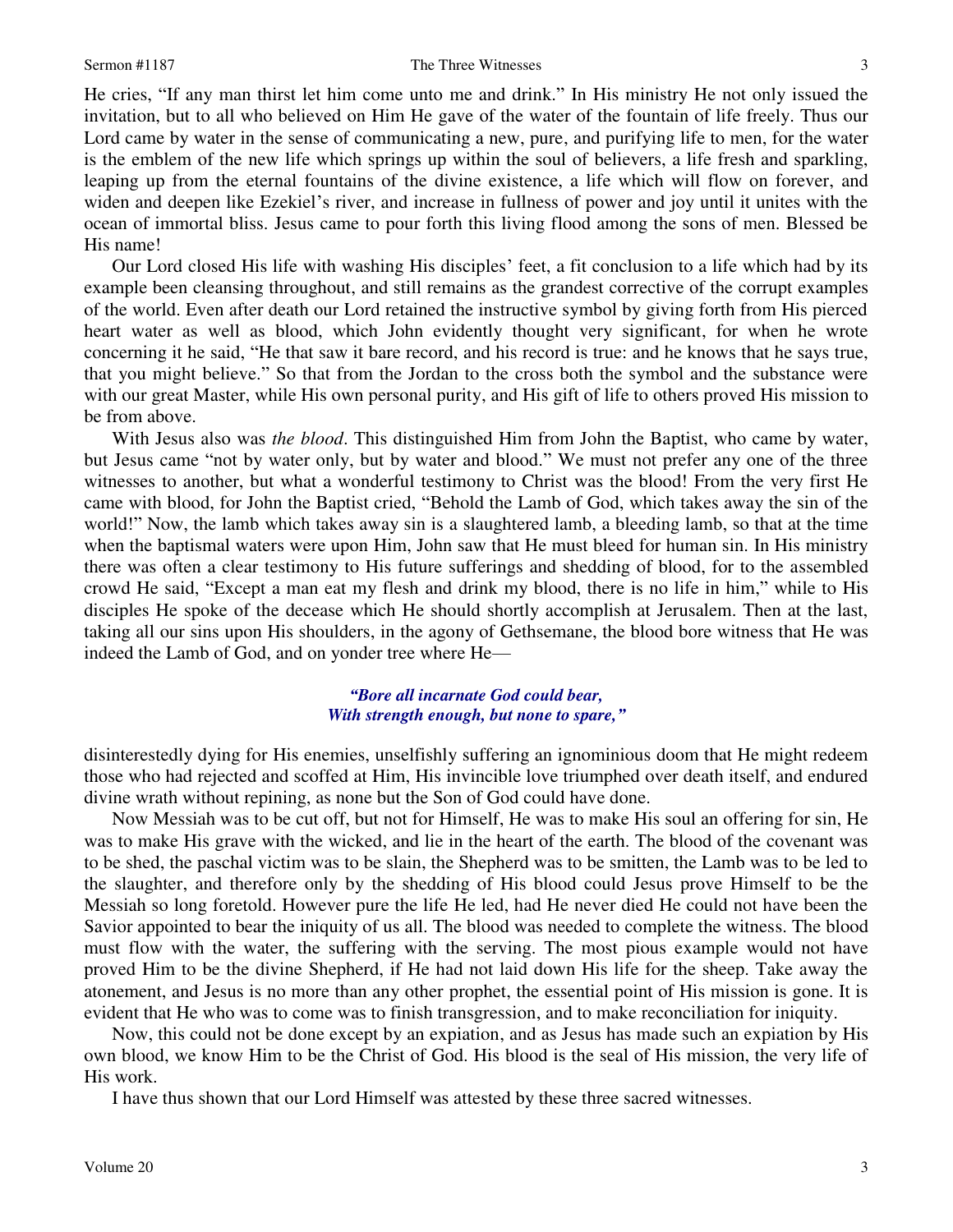**II.** Now, secondly, may God the Holy Spirit help me to show that THESE THREE REMAIN AS STANDING WITNESSES TO HIM TO ALL TIME.

And first, *the Holy Spirit* is witness at this hour that the religion of Jesus is the truth, and that Jesus is the Son of God. I say not that He bears such witness everywhere, for there are many that preach in the wisdom of men, and in carnal excellency of speech, and God the Holy Ghost does not work with them, because He has chosen other instruments. I do not say that He bears witness to the truth when it is defiled by a lukewarm ministry, and a prayerless church, but I do say that the Spirit of God, wherever Jesus is fully preached, is the great witness to the truth of His Word, for what does He do? By His divine energy He convinces men of the truth of the Gospel, and these so convinced are not only persons who, through their education are likely to believe it, but men like Saul of Tarsus, who abhor the whole thing.

He pours His influences upon men, and infidelity melts away like the iceberg in the Gulf Stream, He touches the indifferent and careless, and they repent, believe, and obey the Savior. He makes proud men tremble, and wicked men quake for fear.

The conversions which are wrought where Christ is truly preached are the miracles which attest the truth of the Gospel. He who can make the harlot to be chaste, the drunkard to be sober, the thief to be honest, the malicious to be forgiving, the covetous to be generous, and above all the self-righteous to be humble, is indeed the Christ of God, and when the Spirit does all this and more by the Gospel, He bears conclusive witness to the power of the cross.

Then, too, the Spirit goes forth among believers and by them He bears witness to our Lord and His Gospel. Great is the variety of His operations, for which cause He is called the Seven Spirits of God, but in each one He witnesses to Jesus, whether He quickens, consoles, enlightens, refreshes, sanctifies, anoints, or inflames the soul, He does it always by taking the things of Christ and revealing them to us. How mightily does He comfort the saints! Have you not been consoled by Him in deep distress? Have you not endured the loss of dear ones without repining, because your heart has been sustained by the Comforter? Now, that wondrous influence which worked peace in you through the Gospel, must have confirmed you in the belief of the truth, and others who have seen your serenity under heavy trial, if they are not convinced, at least are led to inquire what strange thing this is which makes the Christian suffer without repining. The Spirit bears witness to Christ, then, when He comforts the saints.

And He does the same when He gives them guidance, enlightenment, and elevation of soul. I will, however, for a moment, dwell upon "utterance." Some reject the idea, but for all that it is true that in the selfsame hour it is given to God's servants to speak in His name. Look at the martyr times! How wondrously feeble women like Anne Askew baffled all their foes! How ignorant weavers stood up before bishops and doctors and confounded them! Even now, in answer to prayer, the Spirit comes upon chosen men who yield themselves to His influence, and bears them along with a whirlwind, making them eloquent in the divine sense, speaking out of their hearts that which God gives them to deliver. Some of us know this, for we have cast ourselves upon that eternal Spirit, and thoughts have been given us, and mouth and utterance also. By this also the Spirit bears witness to the truth of our faith.

I have not time to go into all the operations of the Spirit, only let me say that His sustaining, His consoling influences have been very especially seen in persecuting times. Men of God have been subjected to tortures which our mind finds it painful to dwell upon, yet they have not been vanquished by their foes, neither nakedness, nor peril, nor sword have separated them from the love of God. Blandina tossed in a net by a wild bull, and burned with hot plates of brass, wearies out her tormentors, and Lawrence, on his gridiron, finds joy enough for mirth. One cries aloud amid the flames, "None but Jesus," and another claps his blazing hands and shouts victory as his soul quits the body.

The Spirit of God in the church has preserved her amid persecutions furious and long-continued, filling the saints with a dauntless courage and a serene invincibility which has both amazed and alarmed their enemies. So mightily has this patience convinced the world, that it has passed into a proverb, "The blood of the martyrs is the seed of the church."

4

4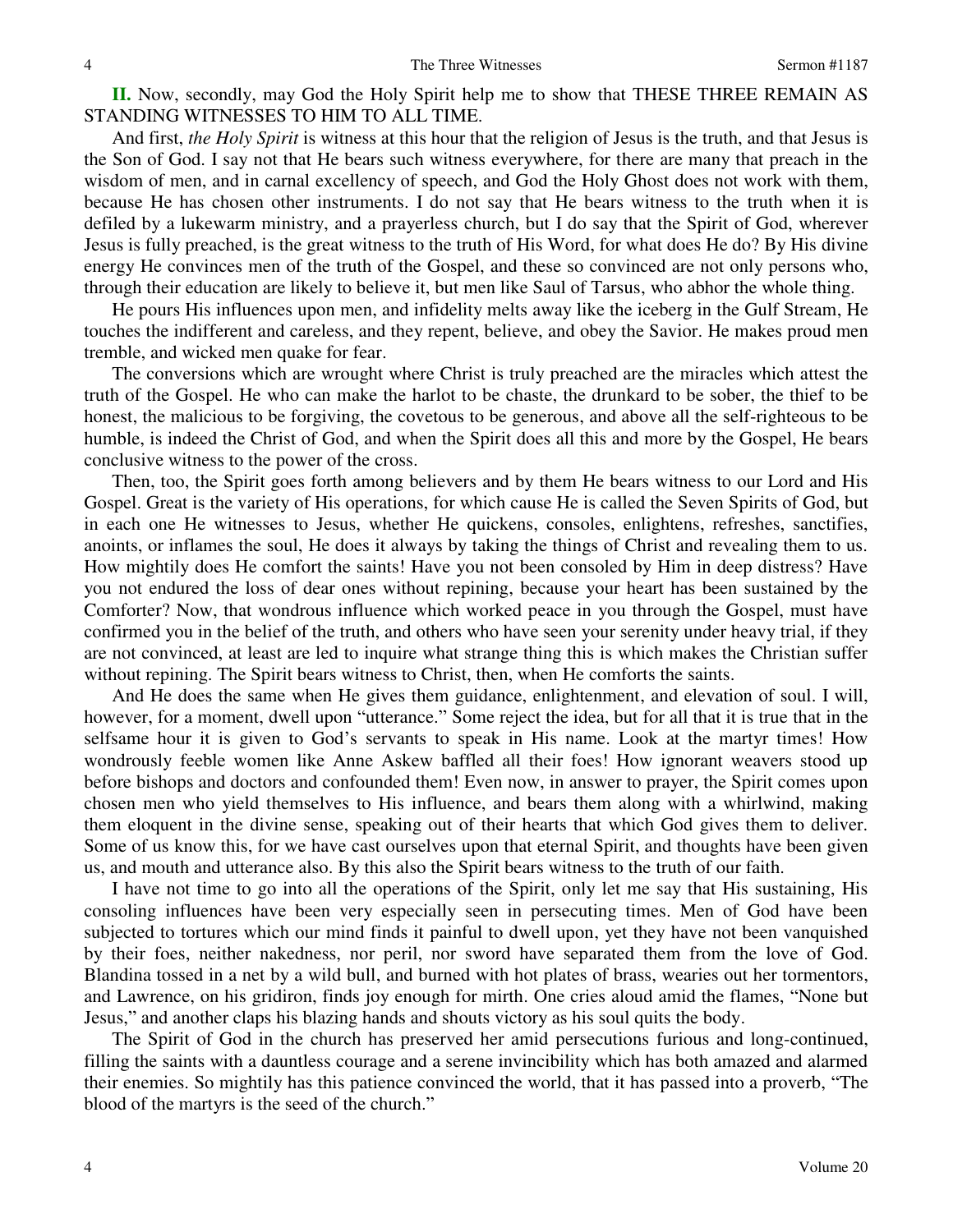With equal power does the Spirit of God bear witness to the Gospel in great revivals of religion. How wondrously did the Spirit of God testify to Christ during the Reformation! Scarcely had Luther opened his mouth to proclaim the good news than straightway men received it eagerly, they sang psalms as they plowed the field or threw the shuttle, the precious Word was in all men's mouths. They said that angels carried Luther's writings all over the world, it was not so, but the ever-blessed Spirit makes the truth to fly like flames of fire.

So was it in Whitfield's day, and in many revivals which we have read of, and some which we have seen. Sometimes men have been struck down and convulsed, and at other times, without outward violence, they have been, with equal power renewed in their souls. Who that has been at Edinburgh, and seen many hundreds of people rushing through the streets to one appointed meeting place, to fall on their knees and cry for mercy all at once, could doubt but what the Gospel must be true? The Spirit of God, omnipotent in the realm of spirits, and able to guide the human will without violating it, has enlightened men's darkened minds and made them see that Jesus Christ is God and Savior.

Overwhelmed by the love of Jesus, they have yielded at once to His commands. A formal church, with a minister to stand up and talk officially, and a people who come and go mechanically, bears no witness to religion, but rather creates infidels, but where we see what some have called, "real Methodist fire," and others "the old Protestant enthusiasm," or, rather, where we see the Holy Ghost attended by marvelous conversion, deep repentance, singular illumination, the angelic and general love, we have indisputable evidence of the divinity of our faith.

The next abiding witness in the church is *the water—*not the water of baptism, but the new life implanted in Christians, for that is the sense in which John's Master had used the word "water," "The water that I shall give him shall be in him a well of water springing up unto everlasting life." Where the Spirit of God comes He creates in the man a new nature, pure, bright, fresh, vigorous, like a fountain, and the fact that this new nature does exist in multitudes of men is a standing evidence that the Gospel is true, for no other religion makes men new creatures, no other religion even pretends to do it, they may propose to improve the old nature, but none of them can say, "Behold, I make all things new." This is the sole prerogative of Jesus our Lord.

The existence of the new life is matter of fact. We ourselves know many whose lives are pure and blameless, they have faults before God, but before the eyes of men they are perfect and upright, blameless and harmless. The godly lives of Christians are good evidence of the truth of the Gospel. Did I hear someone object, "But many professors of Christianity are not holy"? I grant you it, but then everybody knows that they are inconsistent with the religion which they profess. If I heard of a lustful Mahomedan, I should not consider him inconsistent with Mohammedanism, is he not allowed his harem? If I heard of a licentious Hindu, I should not consider him to be dishonoring his religion, for some of its sacred rites are disgusting and unmentionable. The same may be said of all the idolatries.

But everybody knows that if a man professes to be a Christian and he is guilty of a gross fault, the world rings with the scandal, because it recognizes the inconsistency of his conduct with his profession. Though some may at the first breath of a slander blazon it abroad and say, "This is your religion," the world knows it is not our religion, but the want of it. Why do they themselves make such a wonder of a fallen professor? Are adulterers so very scarce that such a noise should be made when a minister is, truly or falsely, charged with the crime? The world's conscience knows that the religion of Jesus is the religion of purity, and if professed Christians fall into uncleanness the world knows that such a course of action does not arise out of the religion of Christ, but is diametrically the opposite to it. The Gospel is perfect, and did we wholly yield to its sway sin would be abhorred by us, and slain in us, and we should live on earth the life of the perfect ones above.

Oh, may God produce in His church more and more the witness of the new life, the testimony of holiness, love, meekness, temperance, godliness, and grace, these are the Gospel's logic, its syllogisms and demonstrations, which none can refute.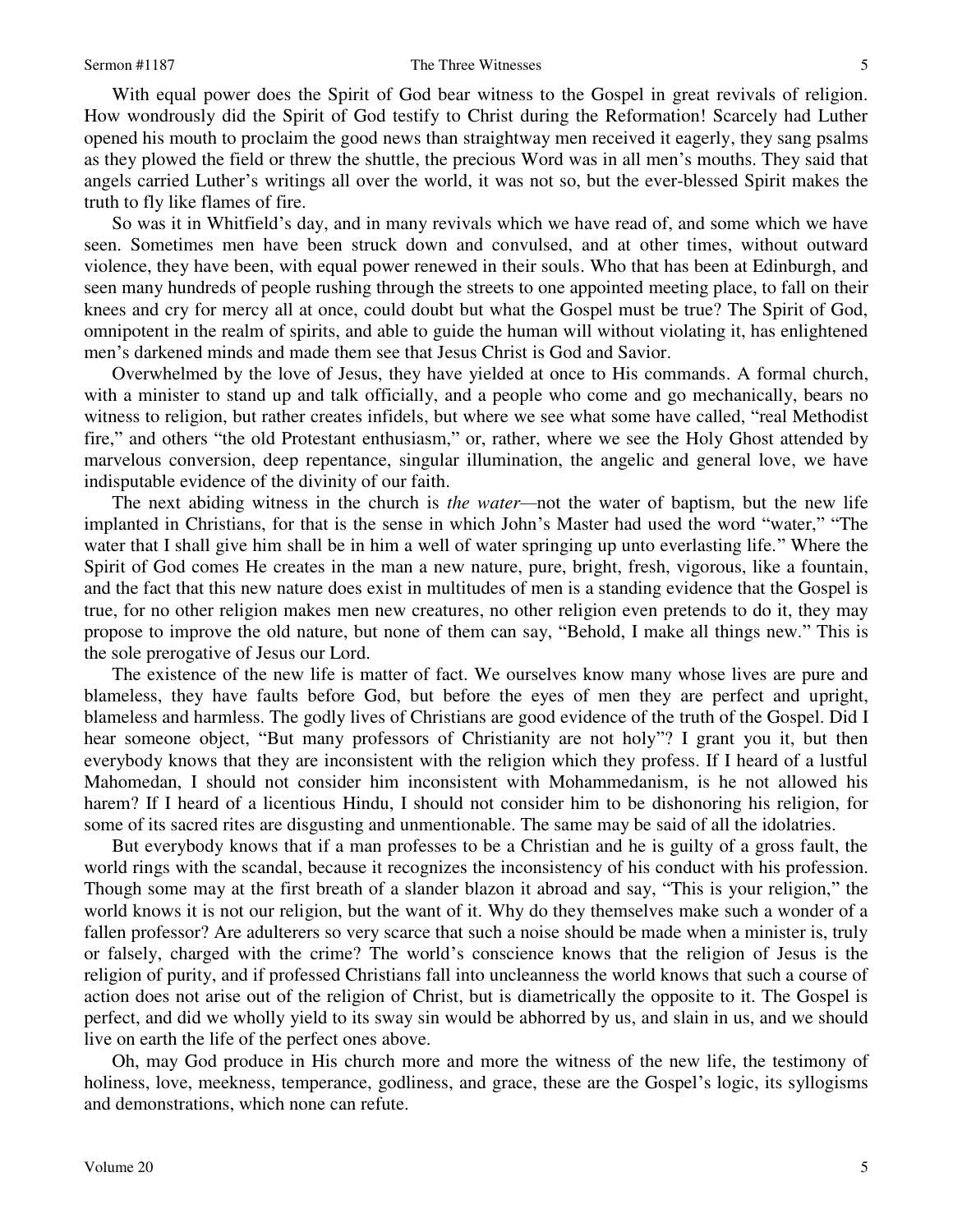The third abiding witness is *the blood*. The blood of Christ is still on the earth, for when Jesus bled it fell upon the ground and was never gathered up. O earth, you still are bespattered with the blood of the murdered Son of God, and if you reject Him this will curse you. But, O humanity, you are blessed with the drops of that precious blood, and believing in Him it does save you.

Now, does the blood really save from guilt, terror, and despair? Does it operate among men? Let us ask our memory. Its answer is clear and full. I speak what I do know, and testify what I have seen. I have preached the blood of Jesus Christ and the love of the incarnate God, and I have seen proud, stouthearted men shed tears in floods, the rock has wept when smitten with this wondrous rod of the cross. Men who could resist the thunders of Sinai have melted before the tender notes of Calvary.

Ay, and on the other hand, I have seen the desponding, whose soul chose strangling rather than life, look up to that dear cross, and their faces have been brightened, and a joy unspeakable has chased away despair. Miracles of consolation the blood has wrought. We have seen men at war with God, and opposed to holiness, to whom the blood has spoken, they have seen a God reconciled to them, and they have been reconciled to Him themselves. We have seen them beneath the spell of the blood throw down their weapons and cry—

> *"I yield, by Jesu's love subdued— Who can resist its charms?— And throw myself to be renewed Into my Savior's arms."*

 The blood of Jesus, after speaking peace to the conscience, inflames the heart with fervent love, and full often leads men to high deeds of consecration, self-denial, and self-sacrifice, such as can scarcely be understood till they are traced back to that amazing love which bled upon the tree. Well might the martyrs bleed for Him who was crucified for them, the blood is working mightily in men to will and to do for the glory of God. Yes, brethren, the blood has such a melting, such a converting, such a subduing, such a sanctifying, such a joy-creating power to every conscience which hears its matchless voice, that it remains, with the Spirit and the water, a convincing witness to the Christ of God.

**III.** In the third place, let us observe that THIS TRIPLE, YET UNITED WITNESS IS PECULIARLY FORCIBLE WITHIN BELIEVING HEARTS.

John tells us, "He that believes on the Son of God has the witness in himself." Now, brethren, these three witnesses bear testimony in our souls abidingly. I speak not of years ago, but of last night, when you bowed your knee in prayer and prayed, and were heard. Did not the Spirit when He helped you to pray bear witness that the Gospel was no lie? Was not the answer to your prayer good evidence? And that Sabbath morning, when you prayed that you might gather up your thoughts and forget the week's cares, and you did so by the Spirit's aid, did not this sacred rest of your soul prove that Christ is indeed a Savior?

Sitting here this morning as your soul has burned within you, and your Master has been near you, has not that communion, given you of the Spirit, been to you a fresh witness to Christ? The other day, when you were so sad and the Holy Spirit comforted you, when you were so rebellious, and He made you quiet, even as a weaned child, did not this confirm your faith? The other day when you were so in the dark, and He enlightened you, when you were in such dilemmas and He guided you—had you not then fresh evidence that there is a life, a power, a divinity about the Gospel? These sweet feelings of yours came to you by the Spirit of God revealing Jesus to you. He did not comfort you nor elevate you by the law, nor by the flesh, but by the love of God shed abroad in your heart, that precious love which comes streaming down from the cross of Jesus Christ our Lord.

Ah, dear friends, I feel sick to death of the common talk about the healthiness of doubting and the beauty of "modern thought." This talk is only the self-praise of a set of concealed infidels treacherously lurking in God's church. There is a short way with skeptics which I commend to your use. Ask them— Do they know the Holy Ghost? Did they ever feel Him in their own souls? If they say "No," we believe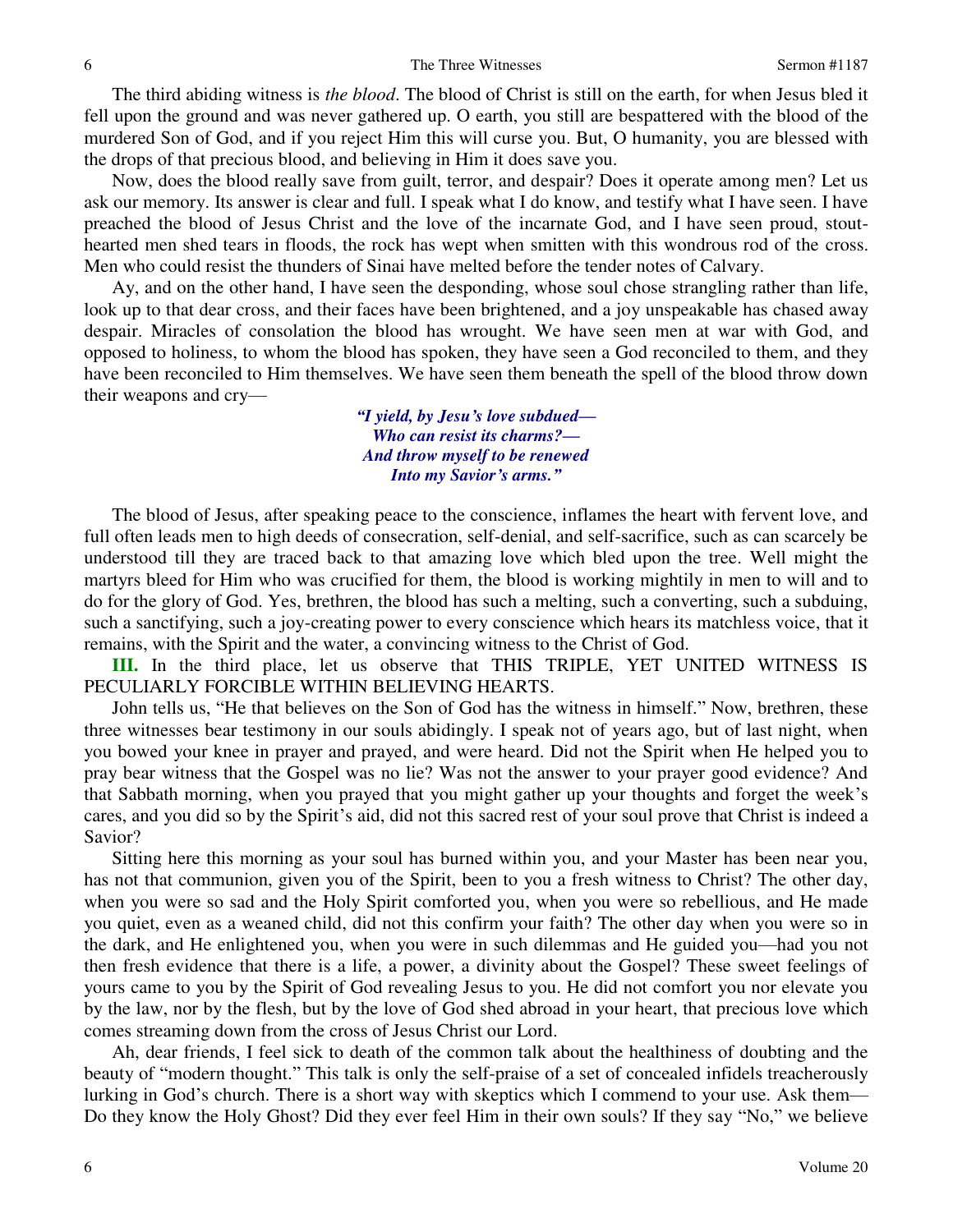them, let them believe us when we declare that we do feel the operations of the Holy Ghost. There is the end of the controversy, if they are honest so are we, and we are witnesses to the divine working of the Holy Ghost in our own souls. If they never felt His power, their negative statements cannot in the least degree affect the truth of ours.

The next witness in us is *the water,* or the new and pure life. Do you feel the inner life, my brethren? I know you do—you feel it fighting, struggling, contending, sometimes winning the mastery, and at other times captive and groaning, you feel it often aspiring, desiring, hungering, thirsting, yearning, sighing, and sometimes singing, shouting, dancing, and leaping up to heaven. You are conscious that you are not what you used to be. You are conscious of a new life within your soul which you never knew till the date of your conversion, and that new life within you is the living and incorruptible seed which lives and abides forever. The fact that you know you are born of God forbids a doubt as to the truth by which you were begotten, the sense that you are forgiven forbids all skepticism as to the fact that Christ is come in the flesh, and that He is the Son of God, and that His Gospel is the truth of God. To you all these things are clear.

Witnessing within us is also *the blood*. Beloved, this is a witness which never fails, speaking in us better things than the blood of Abel. It gives us such peace that we can sweetly live and calmly die. It gives us such access to God that sometimes when we have felt its power we have drawn as near to our Father as if we had seen Him face to face. And oh, what safety the blood causes us to enjoy! We feel that we cannot perish while the crimson canopy of atonement by blood hangs over our head. What victory it gives us! making us cry, "Thanks be unto God, who gives us the victory, through our Lord Jesus Christ." These are mysterious sensations, not to be accounted for by fleshly enthusiasm, for they are strongest when we are calmest, not to be accounted for by any natural predilections to such emotions, for we are by nature as easily perturbed as others, and as apt to forget divine things. In times of trial we have looked to Jesus' flowing wounds and we have been comforted, we have found communion with Jesus to be so blessed that we would not envy Gabriel his angelhood.

Now, then, you young men, you need not read, "Paley's Evidences," the evidence of the Spirit, the water, and the blood is better. You do not want to study "Butler's Analogy," though you may if you please, but such books, excellent as they are, only prove the skin and shell of our religion and the vital matter is the kernel. If you come by simple prayer, and ask to have the blood of Jesus applied to your soul, and if the Spirit of God works mightily in your spirit so that you obtain a new inner principle, and lead a new life as the result thereof, you will have the best evidence in the world. You will laugh at doubters, and make a fire of Colenso's objections, and "Essays and Reviews," Tyndal's challenge, and Huxley's dreams, and all that heap of worthless muck which has polluted the church, and defiled the souls of men.

O heavens, that ever we should live to see a day in which ministers tell us that it is good to doubt, when poets almost deify that very skepticism of which John says that it makes God a liar, and which therefore is to be denounced as an insult to God, and the curse of the age. Go, fling your doubts away, you doting men and dreaming women, and bow like penitents at Jesus' feet, and you will find far more than all your fancied learning can bestow. But if you will not do this, yet know that in vain you arraign your Maker at your bar, in vain do you re-judge His judgment, and act as if you were the Gods of God!

Thus I have tried to show that these three witnesses testify in our souls, I beg you now to notice *their order*. These three bear witness in us thus, the Spirit, the water, and the blood, why in this order? Because in this manner they operate. The Spirit of God first enters the heart, perhaps long before the man knows that such is the case, the Spirit creates the new life, which repents and seeks the Savior, that is the water, and that new life flies to the blood of Jesus and obtains peace. The Spirit mightily working, the new life is secretly created, and then faith in the blood is begotten, and the triple witness is complete. We have also found this to be the order of our consolation. I have said to myself, "Do I know that the Spirit of God is in me?" and I have been afraid that it is not, I have then turned to my inner life, the water, and have not always been certain concerning it, but when I have looked away to the blood, all has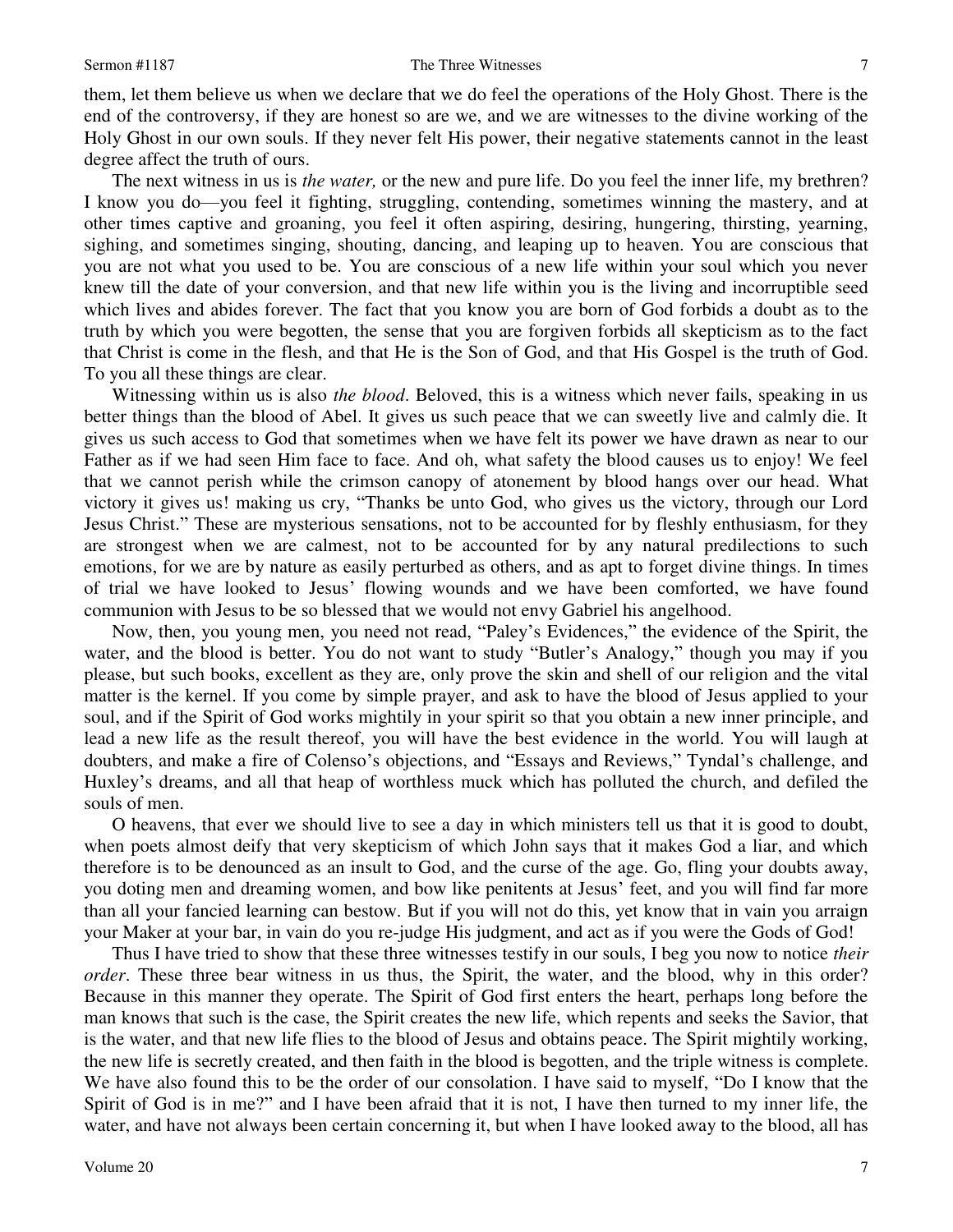been clear enough! Jesus died, I throw myself once again into His arms. When I do not know whether I have the Spirit, and when I am in doubt as to whether I have the living water, I still know that I believe in the blood, and this brings perfect peace.

Having observed their order, now note *their combination*. "These three agree in one," therefore every true believer should have the witness of each one, and if each one does not witness in due time, there is cause for grave suspicion. For instance, persons have arisen who have said the Spirit of God has led them to do this and that. Of them we inquire what are your lives? Does the water bear witness? Are you pardoned? Does the blood testify for you? If these questions cannot be answered they may rave as they like about the Spirit of God, but the witness to their salvation is open to the gravest suspicion. We have known some who will say, "Look at my life, I am very different from what I was. I am a sober, honest, excellent man." Yes, but do you rest in the blood of Jesus? Practical evidence is good, but it must arise out of faith. If you do not believe in Jesus you have not the essential witness, and your case is not proved.

Many also say to us, "I believe that Jesus died for me," but we must ask them concerning their lives. Are you cleansed in act? Are you an altered man? For remember, unless the water speaks with the blood, you have not the three-fold testimony. There may be some who say, "Well, we believe in Jesus, and our lives are changed," but remember, you may *say* that, but is it so? If so, the Spirit of God has changed you, if you have merely excited yourself into the belief that it is so, or if you were born by your own free will, you have not the witness, because the truly saved are born not of blood, nor of the will of man, but of the Spirit of God.

The three Witnesses agree in one. He who believes in pardon by the blood believes also in sanctification by the water, he who rests in Jesus Christ's blood always honors the Spirit of God, and on the other hand, he that believes in the Holy Ghost values both the inner life and the cleansing blood. God has joined these three together, and let no man put them asunder. The old theologians spoke of *baptismus flaminis*, *baptismus fluminis,* and *baptismus sanguinis*. May we know all these, and rejoice in the Spirit, the flood, and the blood.

**IV.** Lastly, THESE WITNESSES CERTIFY TO US THE ULTIMATE TRIUMPH OF OUR RELIGION.

Is *the Spirit* working through the Gospel? then the Gospel will win the day, because the Spirit of God is Almighty, and complete master over the realm of the mind. He has the power to illuminate the intellect, to win the affections, to curb the will, and change the entire nature of man, for He works all things after His own pleasure, and like the wind, He "blows where he listeth." When He puts forth His omnipotent energy none can stand against Him. He has converted three thousand in a day, and He could as readily convert three millions, or three hundred millions. He can do this and He will. The wind at times blows so gently as scarcely to stir the wing of a butterfly, but at another time it rushes in a tornado, sweeping all before it, do not judge from its soft breath what its full tempest would be, for nothing can stand against the wind when once it speeds forth with power. Let the Spirit of God blow across this land and it will at once drive away the miasmas of superstition, and the clouds of ignorance.

The Holy Spirit is compared to fire. What can resist the energy of fire? There may be so little of it that a person may carry it in his lantern, but lo, it sets a city on a blaze. One match contains all the fire on yonder prairie, it is flung into the dry grass, and lo, the heavens themselves are scorched with the exceeding heat. Is the Spirit of the Lord straitened? Is anything too hard for the Lord? Behold, the universe was chaos once, and the Spirit brooded over it and this fair world came forth, let Him in like manner incubate over this chaos of sin, and a new heaven, and a new earth, wherein dwells righteousness, shall rise therefrom. The Gospel must conquer, because the Holy Ghost who works with it is almighty.

Next, the Gospel must conquer, because of *the water,* which I have explained to be the new life of purity. What says John? "Whatsoever is born of God overcomes the world." It is impossible for the Gospel to be vanquished so long as there remains in the world one soul that is born of God. Living and